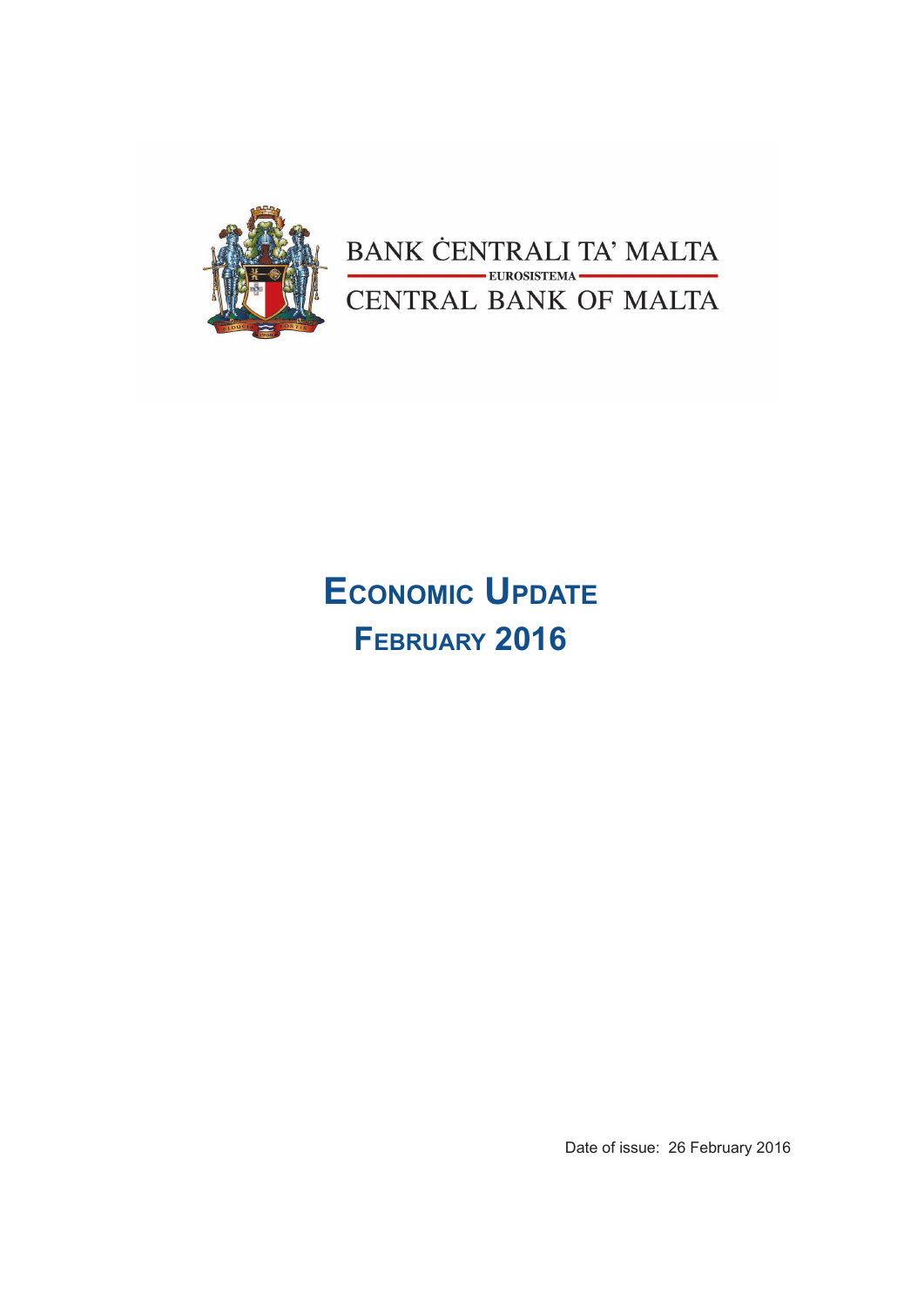#### © **Central Bank of Malta, 2016**

#### **Address**

Pjazza Kastilja Valletta VLT 1060 Malta

**Telephone** (+356) 2550 0000

**Fax** (+356) 2550 2500

**Website** https://www.centralbankmalta.org

**E-mail**  info@centralbankmalta.org

*All rights reserved. Reproduction is permitted provided that the source is acknowledged.* 

*The cut-off date for information in this publication is 19 February 2016, except for data on house prices, which were updated on 24 February 2016. Figures in tables may not add up due to rounding.*

ISSN 2410-8294 (online)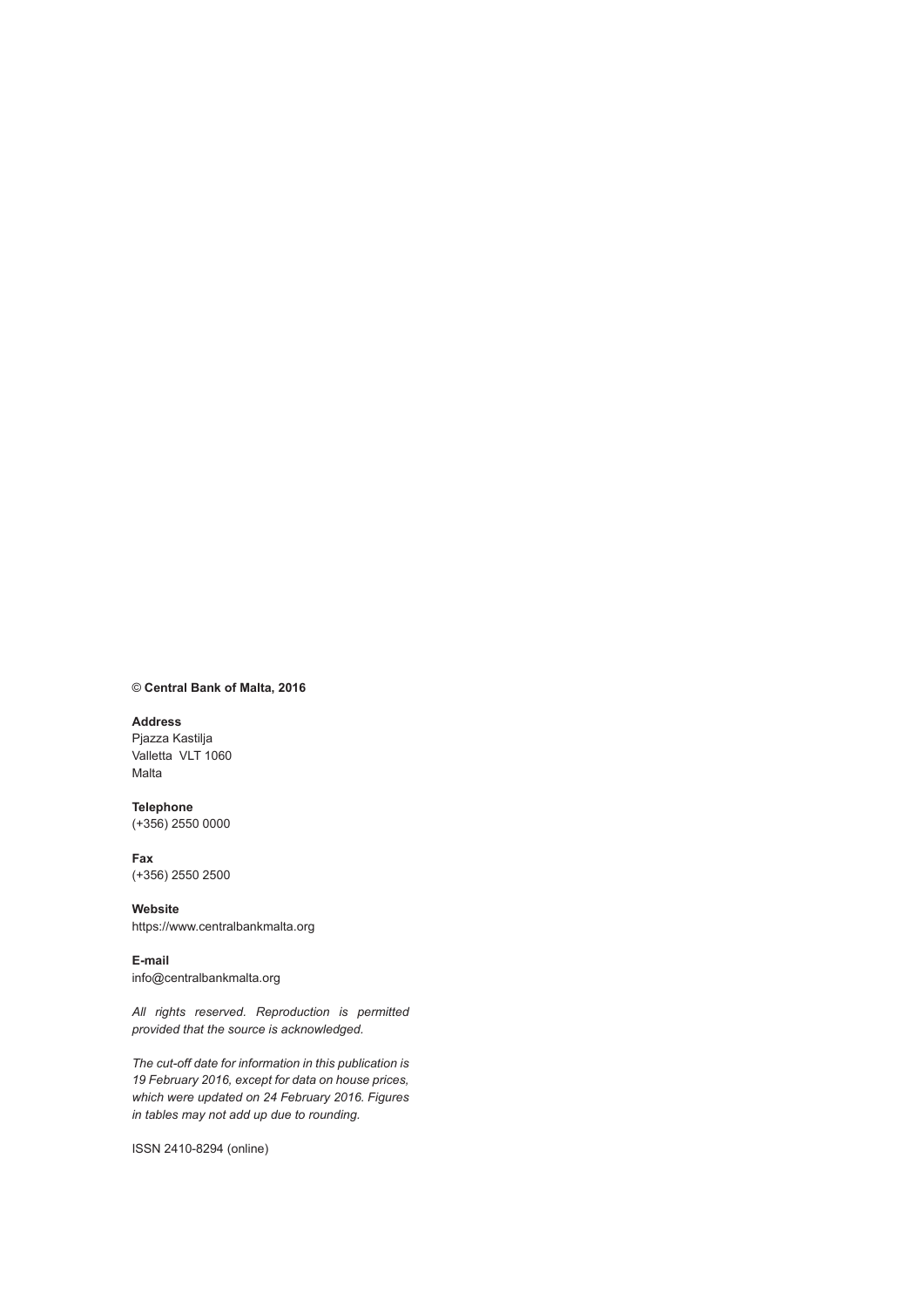# **ECONOMIC UPDATE FEBRUARY 2016**

## **Summary1**

Economic activity in Malta continued to expand robustly in the third quarter of 2015, with real gross domestic product (GDP) increasing by 5.4% on a year earlier. Growth was driven by domestic demand. Tourism indicators point to further expansion in the fourth quarter of 2015. Buoyant economic activity is being reflected in the labour market, with employment expanding and the unemployment rate remaining at historically low levels. Price pressures were moderate. The annual rate of inflation, based on the Harmonised Index of Consumer Prices (HICP), eased to 0.8% in January 2016. Maltese residents' deposits continued to expand at a rapid annual rate in December, while the annual rate of growth of credit to residents edged up to 5.2%. As regards fiscal developments, the general government deficit narrowed substantially in the third quarter of 2015, while the deficit on the Consolidated Fund also decreased during the first eleven months of the year. On the external side, the current account of the balance of payments remained in surplus in the third quarter of 2015.

## **Output, demand and the labour market**

Economic activity in Malta continued to grow strongly during the third quarter of 2015, with real GDP rising at an annual rate of 5.4%, following a revised growth rate of 5.8% in the previous quarter (see Table 1).

During the quarter under review, growth was driven by domestic demand, which rose by 9.1% on a year earlier. In turn, the main driver was a rise in gross fixed capital formation, which grew sharply when compared with the third quarter of 2014. Private consumption also had a positive impact. In contrast, government consumption fell. Overall, domestic demand contributed 7.5 percentage points to real GDP growth.

Gross fixed capital formation rose sharply for the second consecutive quarter. In the third quarter it increased by 39.7% on a year earlier. This mostly reflected higher spending on machinery and

| Table 1<br><b>GROSS DOMESTIC PRODUCT(1)</b>               |                |      |                |                |                |  |  |  |  |
|-----------------------------------------------------------|----------------|------|----------------|----------------|----------------|--|--|--|--|
| Annual percentage changes                                 |                |      |                |                |                |  |  |  |  |
|                                                           |                | 2014 | 2015           |                |                |  |  |  |  |
|                                                           | Q <sub>3</sub> | Q4   | Q <sub>1</sub> | Q <sub>2</sub> | Q <sub>3</sub> |  |  |  |  |
| Private final consumption expenditure                     | 3.0            | 3.5  | 5.6            | 2.5            | 5.1            |  |  |  |  |
| Government final consumption expenditure                  | 5.9            | 9.9  | 4.8            | 5.7            | $-5.4$         |  |  |  |  |
| Gross fixed capital formation                             | 3.1            | 12.2 | 0.3            | 28.4           | 39.7           |  |  |  |  |
| Domestic demand                                           | 2.3            | 9.1  | 4.6            | 6.0            | 9.1            |  |  |  |  |
| Exports of goods and services                             | $-2.7$         | 1.6  | $-0.3$         | 4.3            | 3.4            |  |  |  |  |
| Imports of goods and services                             | $-4.1$         | 3.6  | $-0.6$         | 4.4            | 5.3            |  |  |  |  |
| <b>Gross domestic product</b>                             | 3.4            | 5.8  | 5.2            | 5.8            | 5.4            |  |  |  |  |
| <sup>(1)</sup> Chain-linked volumes, reference year 2010. |                |      |                |                |                |  |  |  |  |
| Source: National Statistics Office.                       |                |      |                |                |                |  |  |  |  |

<sup>1</sup> The cut-off date for information in this note is 19 February 2016, except for data on house prices, which were updated on 24 February 2016.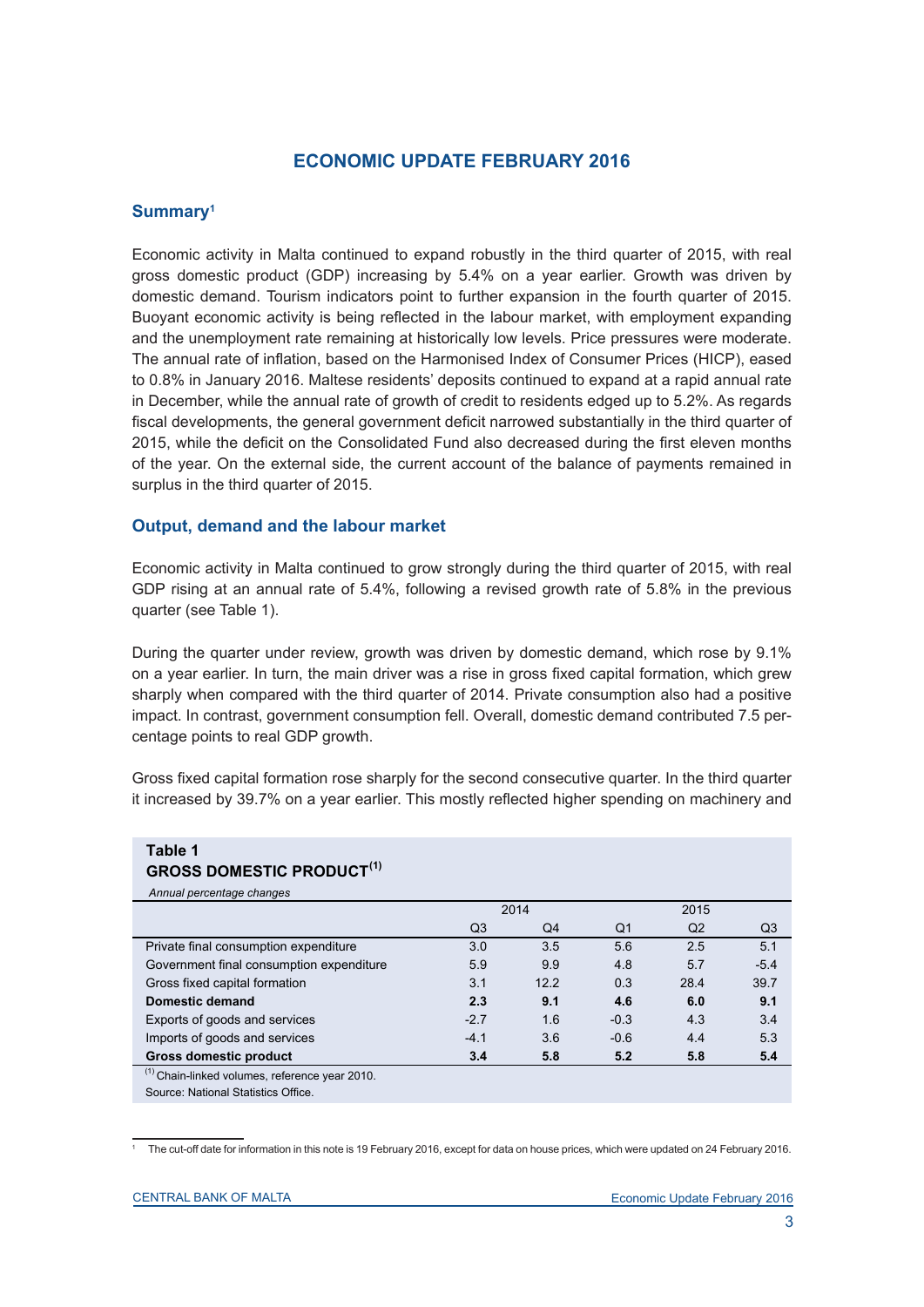transport equipment. Spending on dwellings also increased. In contrast, non-residential investment declined, while the other components of investment, which include investment in software, were broadly stable. Overall, investment contributed 5.7 percentage points to real GDP growth (see Chart 1).

Private consumption also went up, expanding at an annual rate of 5.1% in the third quarter, reflecting continued growth in compensation of employees. It added 2.6 percentage points to GDP growth.



In contrast, following several quarters of strong growth, government consumption declined by 5.4% on the third quarter of 2014, lowering GDP growth by 0.9 percentage points. Although government wages and intermediate consumption increased, receipts from sales of government services, which are netted against such expenditure, rose even faster.

Exports rose by 3.4% year-on-year, mainly as a result of an increase in foreign sales of services. Meanwhile, reflecting strong growth in aggregate demand, imports rose by 5.3%, supported by goods imports in particular. With imports growing faster than exports, net exports declined, dampening GDP growth by 2.1 percentage points.

Changes in inventories had a slight positive impact on growth.<sup>2</sup>

Nominal GDP expanded at an annual rate of 8.0% in the third quarter of 2015, marginally slower than the 8.1% recorded in the second quarter, largely reflecting developments in the annual rate of growth of gross value added (GVA). The latter eased to 8.4%, from 8.6% in the previous quarter. Services remained the main contributor to growth in GVA. In turn, the strongest contributions came from the sector comprising wholesale and retail trade, the sector incorporating professional and scientific activities and the sector incorporating financial and insurance activities. The GVA of the sector which incorporates public administration, health and education also contributed significantly. Smaller positive contributions were also recorded in utilities, the real estate sector and the sector comprising arts and entertainment. In contrast, GVA in the manufacturing sector fell in annual terms.

The available information for the fourth quarter of 2015 indicates continued growth in tourism and a moderating pace of activity in manufacturing.

<sup>2</sup> The contribution to GDP growth of changes in inventories, which includes both the statistical discrepancy and acquisitions and disposals of valuables, is based on the Bank's calculations.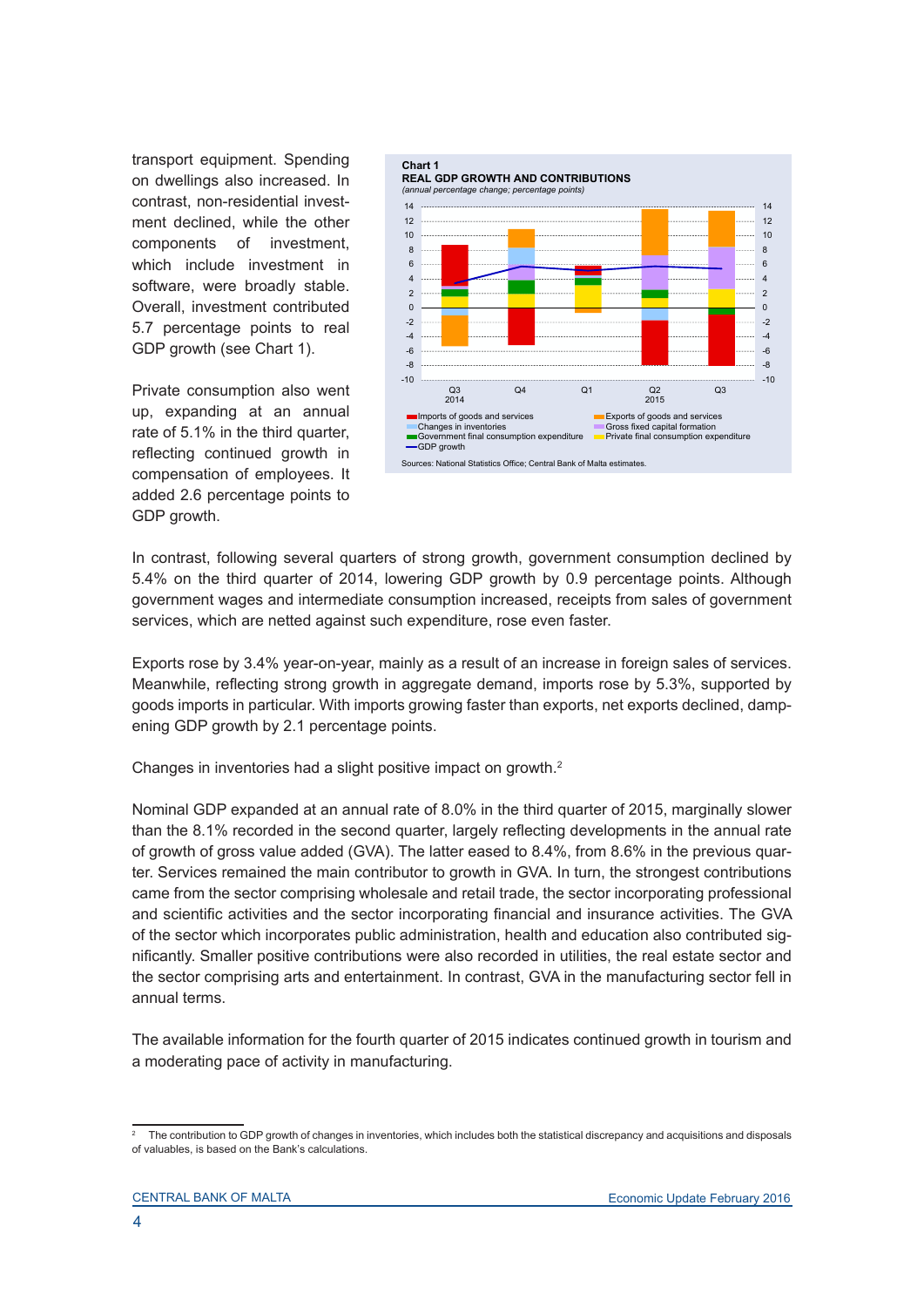As regards manufacturing, the index of industrial production rose by 5.8% in year-on-year terms during December 2015, following a 1.9% increase in November.<sup>3</sup> As a result, the three-month moving average growth rate rose to 4.6%, from 4.3% a month earlier. Annual growth in industrial production during the last quarter of the year mainly reflected strong increases in output in the rubber and plastics, and pharmaceutical sectors. Smaller increases were also recorded among firms involved in the production of food and beverages as well as in the energy sector. In contrast, output fell among firms involved in the manufacture of computer, electronic and optical products as well as those involved in printing.

Turning to tourism, the buoyancy in the industry continued in December as arrivals rose by 9.6% on a year earlier, while nights stayed and expenditure also increased. As a result, during 2015 as a whole, tourist arrivals increased by 6.0% on a year earlier, while nights stayed and total spending went up by 5.1% and 7.5%, respectively. Increased spending was spread across all major categories of tourist expenditure, in particular the non-package holiday category, which advanced by 13.4%, with significant increases in both accommodation and travel fares. At the same time, spending on package holidays rose by 4.9%, while the "other" component of tourist expenditure went up by 5.6%.

Meanwhile, during the last quarter of 2015, cruise liner calls declined to 88 from 100. Nonetheless, foreign passengers increased to 175,355, up by 15.2% on a year earlier. Partly reflecting these developments, over 2015 as a whole, the number of foreign cruise passengers went up by 27.1% to 591,682.

As regards the labour market, according to the Labour Force Survey (LFS), employment expanded by 2.8% during the third quarter of 2015 compared with the same period a year earlier. This

followed a 1.8% increase in the previous quarter (see Chart 2). Similar to the second quarter. employment growth in the third quarter solely reflected developments in full-time employment, as the number of parttime employees and those working on reduced hours fell.

On the basis of records maintained by the Employment and Training Corporation (ETC), employment increased even more strongly. In August 2015 the gainfully occupied population rose by 4.5% on a year earlier, up from 4.0% in July.4



<sup>3</sup> Based on the industrial production index adjusted for working days.

<sup>4</sup> The LFS is a household survey conducted by the NSO on the basis of definitions set by the International Labour Organization and Eurostat. ETC data are based on administrative records according to definitions established by domestic legislation on employment and social security benefits.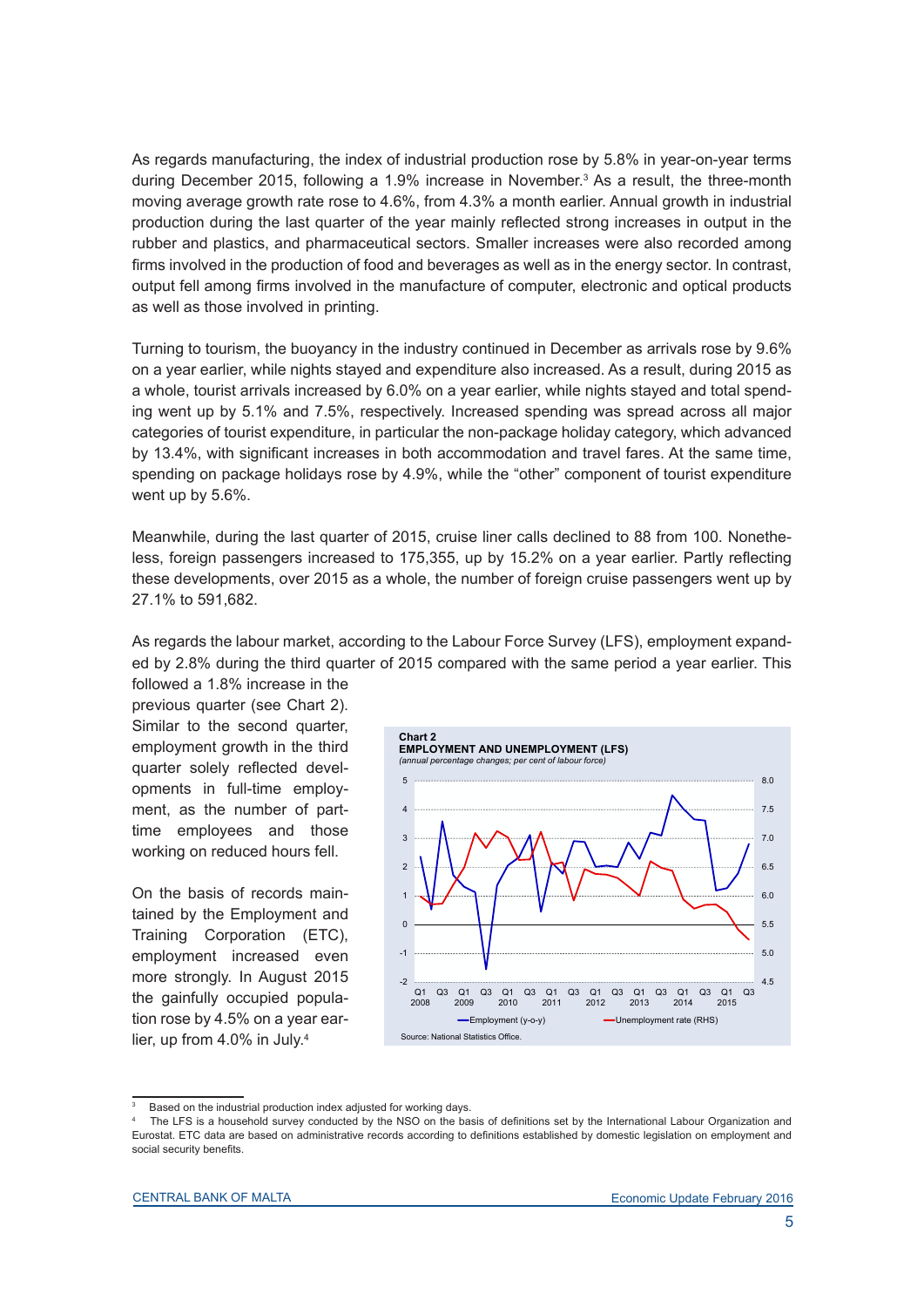According to the LFS, the unemployment rate stood at 5.2% in the third quarter of 2015, down from 5.8% a year earlier.<sup>5</sup>

The available information suggests that labour market conditions continued to improve in the last quarter of the year. Indeed, Eurostat's estimate of the seasonally-adjusted unemployment rate, which had dropped to an average of 5.1% in the third quarter, remained stable around that rate in October and November.

ETC data also show a fall in the number of registered unemployed. In December 2015 the number of people on the unemployment register decreased by 1,672 compared with the corresponding month of 2014, to 4,615. The number of registered unemployed fell across all age groups.

#### **Prices, costs and competitiveness<sup>6</sup>**

In January, the annual rate of HICP inflation eased to 0.8%, from 1.2% a month earlier. At 1.2%, the twelve-month moving average rate was unchanged when compared with December (see Chart 3).

The largest upward impacts on annual inflation were brought about by the alcoholic beverages and tobacco index (0.2 percentage points), the furniture, household equipment and routine maintenance of the house index (0.2 percentage points) and the food and non-alcoholic beverages index (0.2 percentage points). These were mainly due to higher prices of cigarettes, household appliances and meat, respectively.

The main downward impacts were recorded in the transport index (0.4 percentage points) and the communication index (0.1 percentage points), mainly due to lower fuel prices and cheaper mobile phones.

As regards cost indicators, Central Bank of Malta estimates suggest that during the third quarter of 2015 Malta's unit labour costs (ULC), measured as a four-quarter moving average, fell by 0.4% on a year earlier.7 This represents the first



<sup>5</sup> This unemployment rate is based on the number of unemployed aged 15 and over, which is consistent with NSO data on employment and the labour force. It may differ slightly from that published by the NSO, which is based on the number of unemployed in the 15-74 age bracket.

<sup>6</sup> HICP data for January 2016 were published with 2015 as base year. Data with base year 2015 will replace the previously available series with reference year 2005, with the new series expected to be available as from 25 February 2016. Sub-indices for the five main HICP categories, namely services, non-energy industrial goods, energy, processed and unprocessed food for January 2016 are also expected to become available after this date.

<sup>7</sup> Unit labour costs measure the average labour cost of a unit of output and are based on the ratio of compensation per employee to productivity.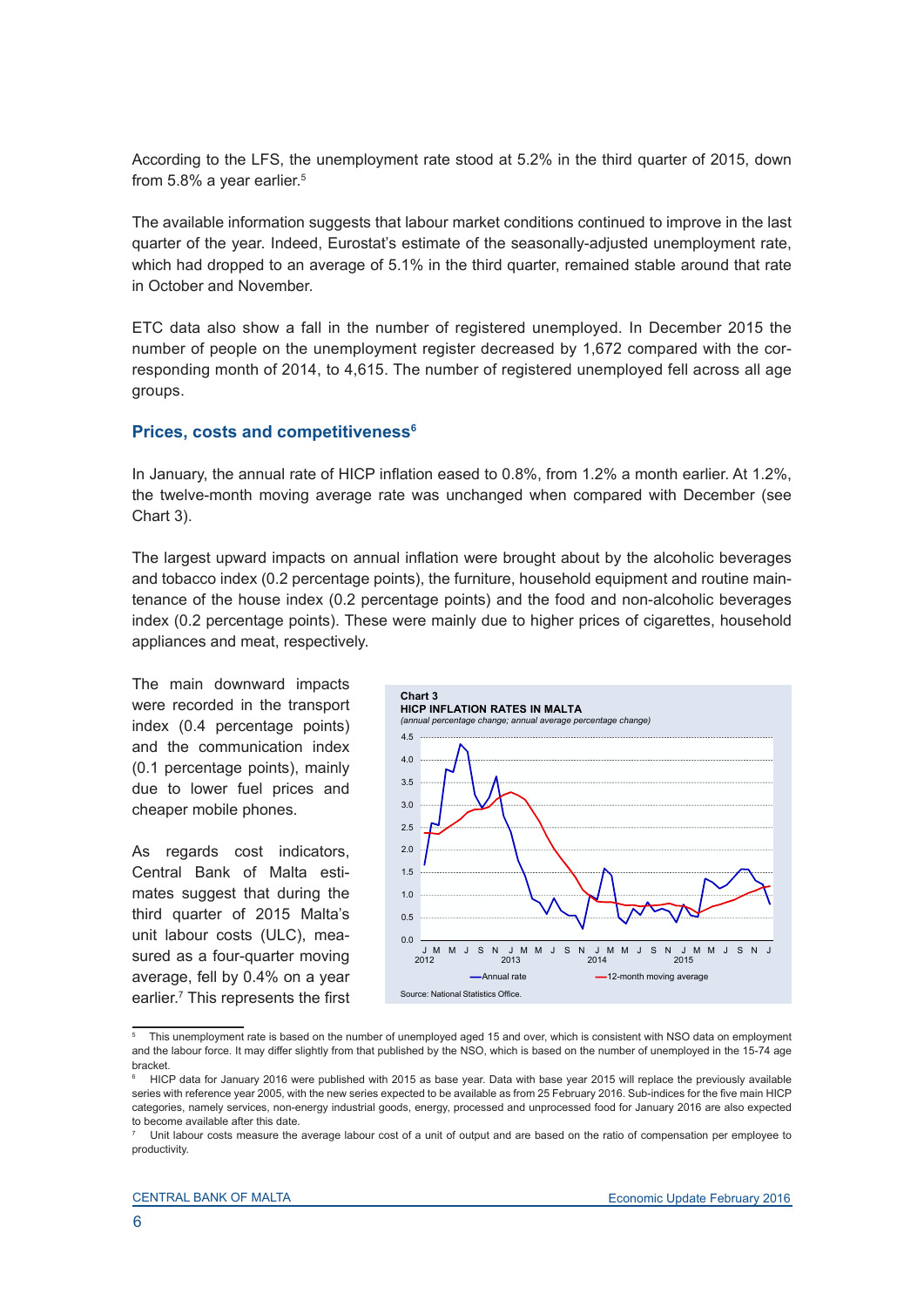decrease in ULC since 2005, and follows the moderation seen in recent quarters. The decrease in ULC was the result of strong productivity growth. In the third quarter, productivity increased by 2.4% on a year earlier, whereas compensation per employee rose by a more modest 1.9%.

Residential property prices continued to rise during the third quarter of 2015. Eurostat's House Price Index for Malta – which is based on transactions covering terraced houses, apartments and maisonettes – indicates that residential property prices increased by 6.7% compared with the same quarter of 2014. The Central Bank of Malta's advertised property price index also shows growth in house prices. It rose at an annual rate of 5.0% in the third quarter of 2015, following a 4.8% increase in the previous quarter. Prices of apartments – the major component – continued to grow strongly, though at a slower pace than in the previous quarter. Although they indicate trends, advertised property prices may not accurately reflect the prices at which sales actually take place.

## **Deposits, credit and financial markets**

The annual growth rate of residents' deposits forming part of broad money (M3) edged down further in December, falling to 13.4% from 16.2% in November. Nonetheless, growth remains strong from a historical perspective.

The year-on-year increase in M3 deposits continued to be supported by robust growth in residents' overnight deposits, which rose by 24.9% following a 30.0% annual increase in November (see Chart 4). This robust growth reflects the low opportunity cost of holding liquid assets in an environment of low interest rates. Households remained the main contributors to the increase in overnight deposits.

The other major component of M3 deposits, those with an agreed maturity of up to two years, continued to decline, with the annual rate of change falling further to -10.9% in December from -10.1% in November. Deposits redeemable at notice up to 3 months, the smallest component of M3 deposits, also fell on a year earlier

On the asset side of banks' balance sheets, annual growth in credit to Maltese residents rose to 5.2% in December, from 4.8% in November (see Chart 5). This acceleration reflected faster growth in both credit to government and credit to other residents.

The annual rate of growth of credit to general government reached 15.2% in December, from 15.0% a month earlier. This was driven by an increase in banks' holdings of government

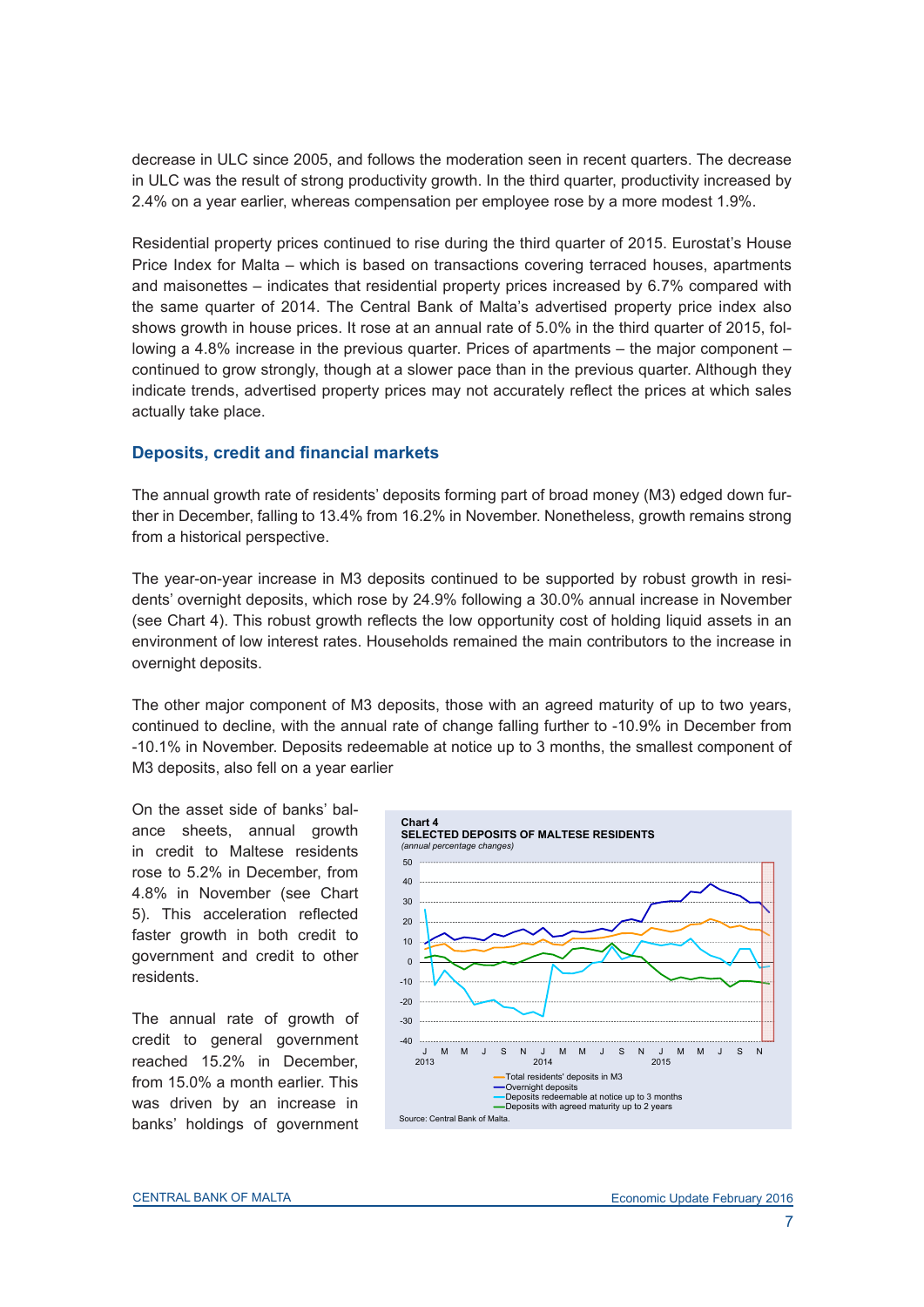securities. In turn, this partly reflected Central Bank of Malta purchases of government debt under the Eurosystem's Public Sector Purchase Programme as well as the take-up of issues of Malta Government Stocks by the banks in recent months.

Credit to all other residents – which comprise non-financial corporations (NFCs), households, and non-bank financial institutions (OFIs) – grew by 2.5% year-on-year in December, up from 2.0% in November. The year-on-year increase was



mainly driven by loans and, to a lesser extent, shares and other equities. Loans grew at an annual rate of 1.0%, up from 0.5% in the previous month.

In more detail, NFC loans, which comprise lending to both public and private NFCs, contracted by 5.0% on an annual basis in December, following a stronger drop of 7.1% in November. Meanwhile, annual growth in loans to households decelerated once more, although it remained robust, standing at 6.7% in December (see Chart 6). As in recent months, strong year-on-year growth in loans for house purchase offset drops in consumer credit and other lending. Meanwhile, loans to OFIs, the other component of loans, continued to grow, though at a much slower pace than in recent months.

Bank deposit rates extended their downward trend in December, with the composite interest rate paid by monetary financial institutions (MFIs) on all euro-denominated deposits belonging to

resident households and NFCs dropping by 3 basis points to 0.69%. The comparable rate charged on outstanding loans also edged down by 2 basis points to 3.81%. As a result, the composite deposit rate was 34 basis points below its level in December 2014, while the corresponding lending rate went down by 21 basis points.

In the secondary market, the yield on ten-year government bonds dropped by 24 basis points to 1.12% in January 2016, following an increase in

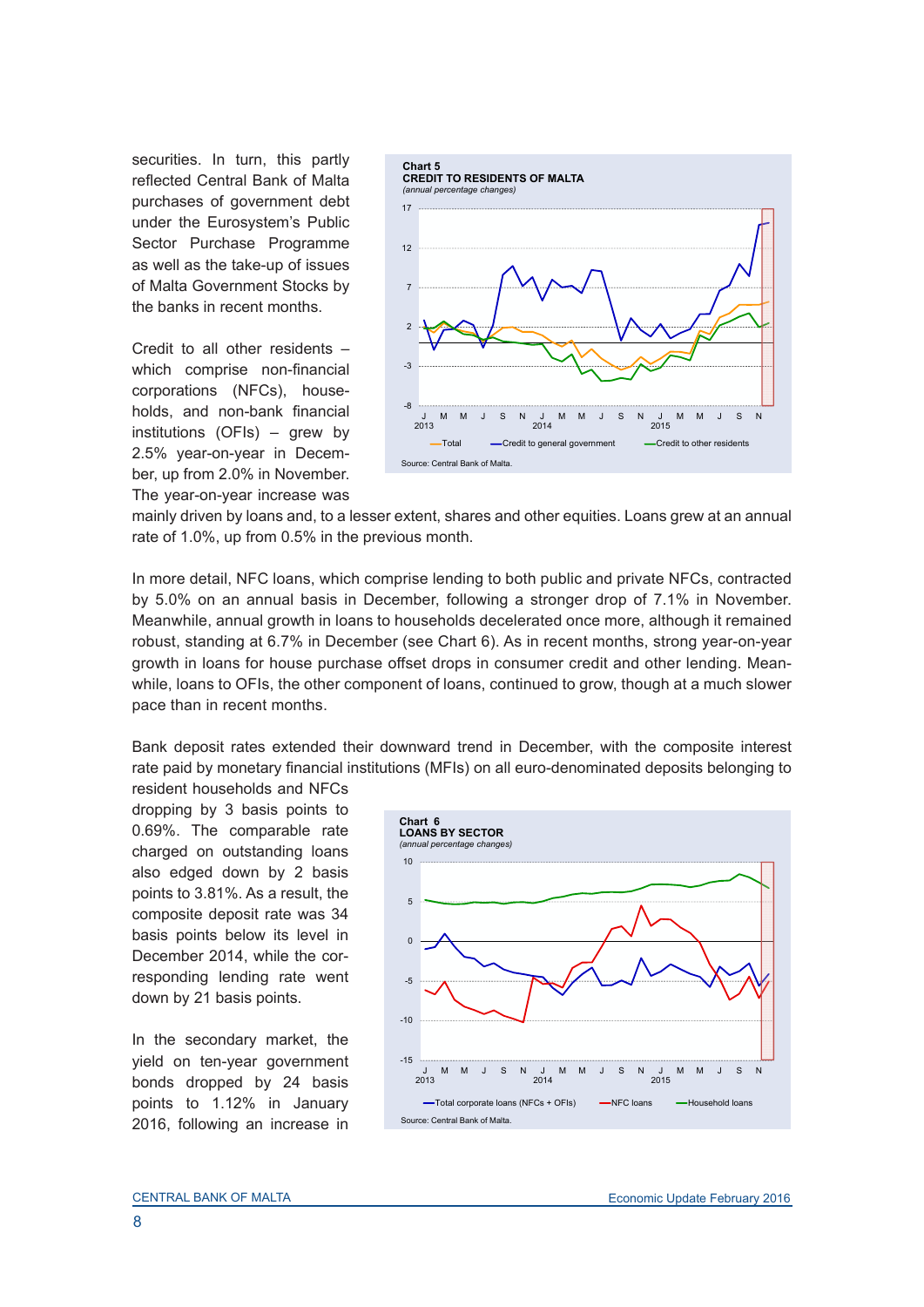the previous month (see Chart 7). These movements were broadly in line with those in euro area benchmark yields. Meanwhile, equity prices rose slightly in January, with the MSE index rising by 0.93%.

## **Public finance<sup>8</sup>**

In the third quarter of 2015, the general government deficit narrowed by €35.0 million compared with the same period a year earlier, to €6.5 million. As a result, the deficit-to-GDP ratio, computed on the basis of four-



quarter moving sums, declined to 1.7% from 2.2% in the previous quarter.<sup>9</sup>

During the third quarter of 2015, general government revenue grew by 11.2%, boosted by tax revenue as well as inflows under the International Investor Programme. Income tax receipts also increased strongly, growing by 17.6%, while social security contributions rose to a lesser extent. Meanwhile, intakes from taxes on production and imports grew by 2.9%. On the other hand, receipts from capital and current transfers contracted by 20.1% mainly because of a drop in current transfers.

General government expenditure rose by 6.4% on a year earlier, mainly reflecting higher current spending. In turn, this was mainly driven by increased outlays on compensation of employees and social benefits, which rose by 6.3% and 8.3%, respectively. Growth in the former mainly reflected increased outlays on public administration, health and education. Spending on intermediate consumption and on subsidies also rose. Conversely, current transfers payable contracted. Capital expenditure was



<sup>8</sup> The general government accounts, which are compiled in line with the ESA 2010 methodology, cover central government, including extra-budgetary units, as well as local councils, on an accrual basis. The Consolidated Fund captures most of the transactions of general government on a cash basis.

<sup>9</sup> Deficit and debt ratios are based on deficit and debt levels published in NSO *News Release* 004/2016 and GDP data published in NSO *News Release* 224/2015.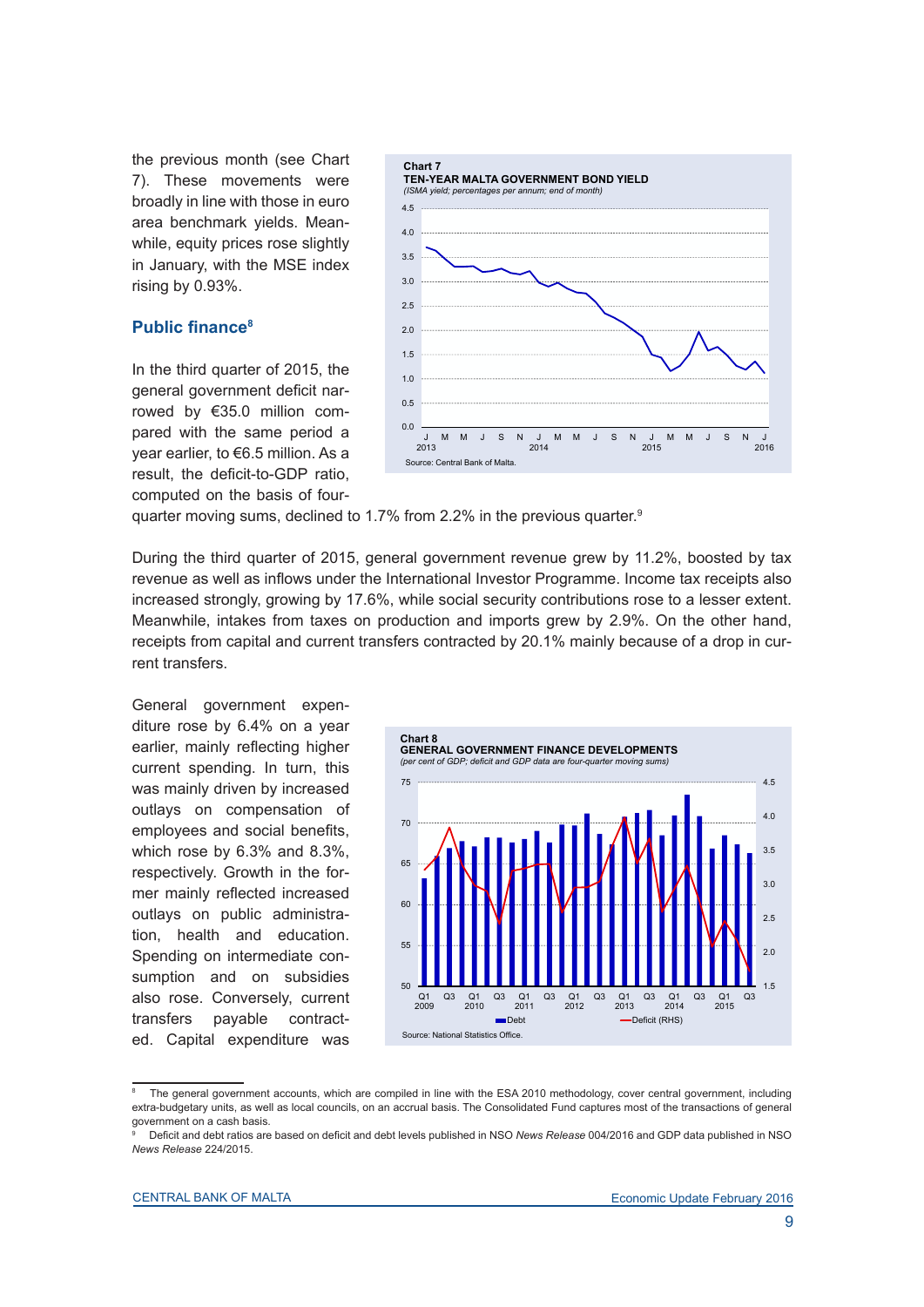significantly higher during the quarter under review, propelled by higher spending on gross fixed capital formation.

In the third quarter of 2015, the general government debt-to-GDP ratio stood at 66.3% down from 67.4% in the previous quarter (see Chart 8).

Consolidated Fund data also show an improvement in the fiscal balance. In the first eleven months of 2015, the Consolidated Fund deficit narrowed by €27.9 million when compared with the same period of 2014, to €160.9 million. Revenue grew by 8.5%, mainly on the back of higher intakes from taxes. Total expenditure went up by 7.0%, driven largely by higher recurrent spending.

## **Balance of payments**

During the third quarter of 2015, the surplus on the current account of the balance of payments widened by €199.2 million, to €357.2 million.<sup>10</sup> This increase was driven by a positive swing of €233.8 million on the primary income component, as well as an increase of €130.4 million in net services receipts. These developments were partly offset by a widening of €159.7 million in the merchandise trade deficit, and by a  $\epsilon$ 5.2 million decrease in net secondary income inflows (see Table 2).<sup>11</sup> The capital account posted net inflows of €2.0 million, down from €34.2 million in the third quarter of 2014.

The financial account showed net borrowing of €204.4 million, in contrast to net lending flows of €372.0 million during the same period of 2014.

During the first nine months of the year, the current account surplus widened by €431.2 million to €733.3 million, as an increase in the deficit on the goods account was offset by improvements in the other components. At the same time, inflows on the capital account rose by €19.0 million, whereas net lending was €239.0 million lower than it was a year earlier.

| Table 2<br><b>EXTERNAL TRANSACTIONS</b>         |                |                |          |            |
|-------------------------------------------------|----------------|----------------|----------|------------|
| <b>EUR</b> millions                             |                |                |          |            |
|                                                 | 2014           | 2015           | 2014     | 2015       |
|                                                 | Q <sub>3</sub> | Q <sub>3</sub> | $Q1-Q3$  | $Q1-Q3$    |
| <b>Current account</b>                          | 158.0          | 357.2          | 302.2    | 733.3      |
| Goods                                           | $-293.7$       | $-453.5$       | $-832.9$ | $-1.159.6$ |
| <b>Services</b>                                 | 594.1          | 724.4          | 1.381.8  | 1,699.0    |
| Primary income                                  | $-201.0$       | 32.8           | $-398.7$ | 36.0       |
| Secondary income                                | 58.7           | 53.5           | 151.9    | 157.9      |
| <b>Capital account</b>                          | 34.2           | 2.0            | 130.1    | 149.1      |
| Financial account <sup>(1)</sup>                | 372.0          | $-204.4$       | 781.1    | 542.1      |
| $(1)$ Net lending $(+)$ / net borrowing $(-)$ . |                |                |          |            |

Source: National Statistics Office.

<sup>10</sup> As from September 2014, the NSO started publishing the balance of payments statement according to the guidelines provided in the Sixth Edition of the IMF's BOP and IIP manual (BPM6). The most notable difference resulting from the implementation of the latest manual relates to the inclusion of Special Purpose Entities as residents of Malta.

<sup>11</sup> The primary income account shows income flows related mainly to cross-border investment and compensation of employees. The secondary income account shows current transfers between residents and non-residents.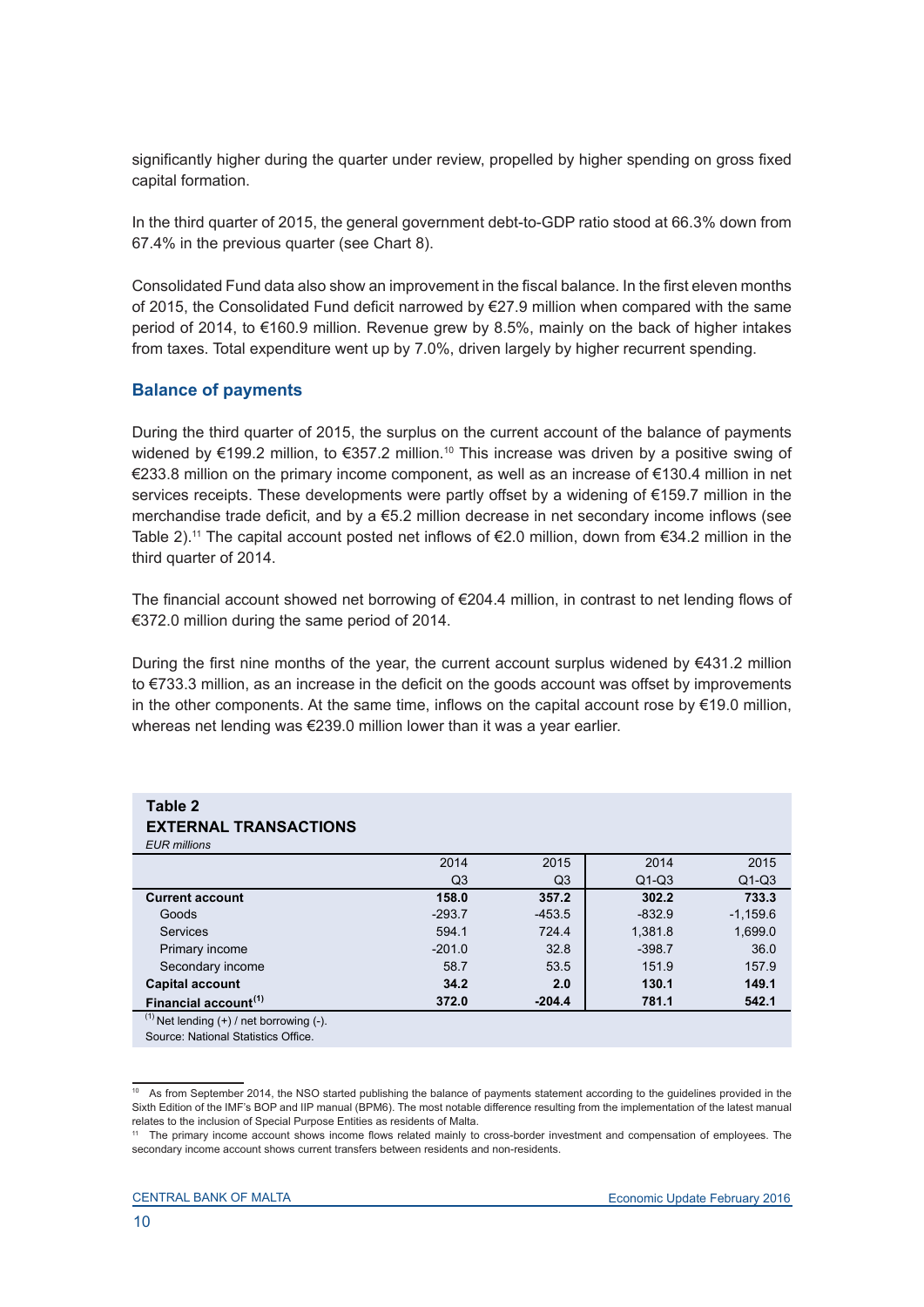More recently, the trade gap narrowed in December, as exports contracted at a substantially slower pace than imports.<sup>12</sup> As a result, during 2015 as a whole the merchandise trade deficit narrowed by €161.2 million when compared with 2014, to €2,500.7 million. Although both imports and exports declined, the former fell at a faster pace, largely mirroring a reduction in the value of fuel imports.

<sup>12</sup> Goods exports and imports in the balance of payments differ from merchandise trade data from Customs sources due to adjustments for differences in coverage, valuation and timing. For example, Customs data cover all goods which cross Maltese borders, whereas balance of payments data only include transactions involving changes in ownership. These differences are especially pronounced in the case of trade in fuel, aircraft and ships.